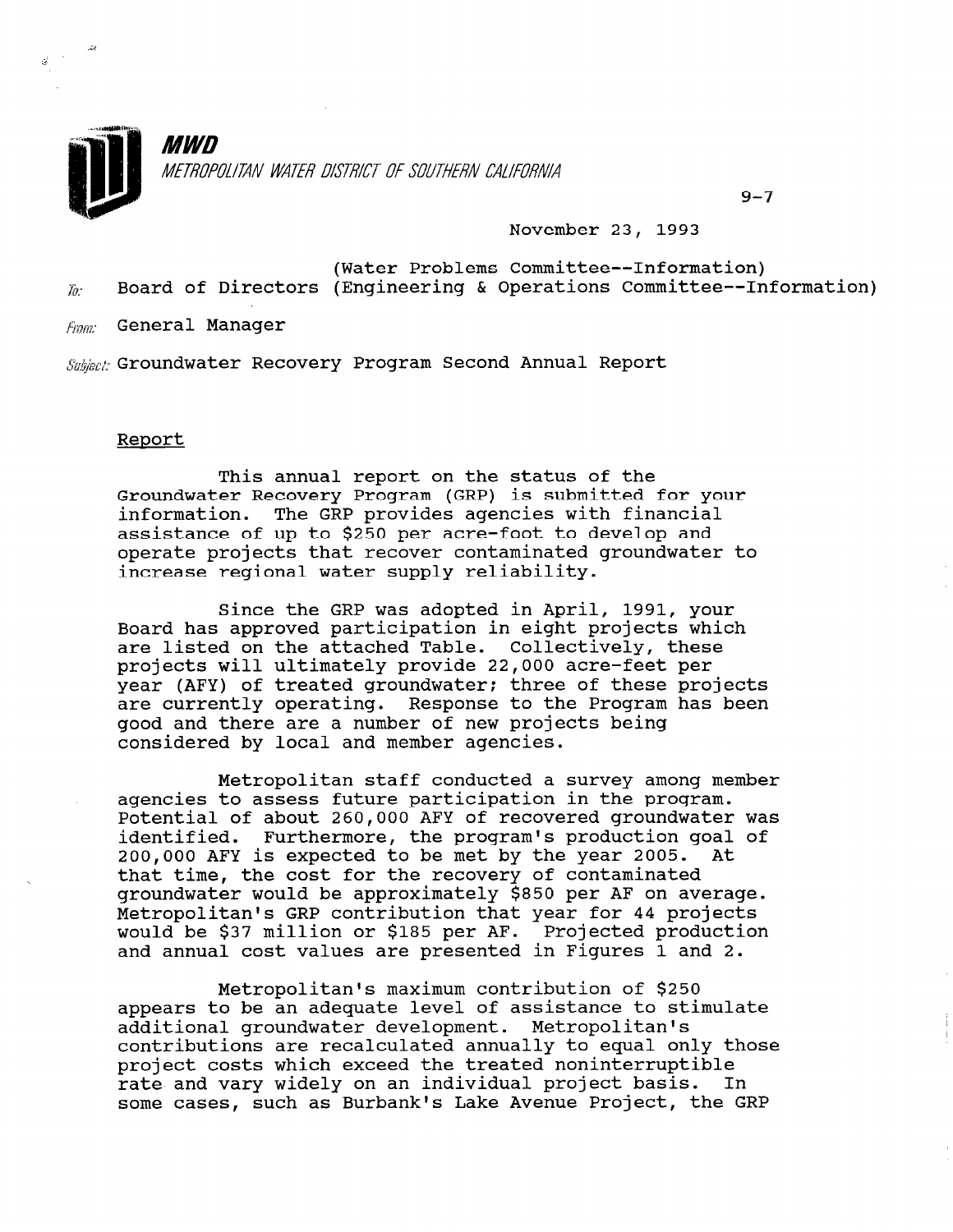## GROUNDWATER RECOVERY PROGRAM

 $\label{eq:3.1} \begin{array}{ccccc} \mathbb{Q}^1 & & & & & & & \mathbb{Q}^1 \\ & & & & & & & & \mathbb{Q}^1 \\ & & & & & & & & \mathbb{Q}^1 \\ & & & & & & & & \mathbb{Q}^1 \\ & & & & & & & & \mathbb{Q}^1 \end{array}$ 

## November 1993 Status

## Approved GRP Projects

|    | Project                      | Contaminant | Yield (AFY) |
|----|------------------------------|-------------|-------------|
| 1. | Santa Monica Treatment Plant | <b>VOC</b>  | 1,800       |
| 2. | Burbank Lake Plant           | <b>VOC</b>  | 2,744       |
| 3. | West Basin Desalter          | TDS         | 1,524       |
| 4. | Oceanside Desalter No. 1     | TDS         | 2,217       |
| 5. | Tustin Desalter              | TDS         | 3,200       |
| б. | Irvine Desalter              | TDS         | 6,700       |
| 7. | Rowland GW Treatment Project | TDS/VOC     | 516         |
| 8. | Menifee Desalter             | TDS         | 3,360       |
|    | SUBTOTAL                     |             | 22,061      |

## GRP Project Applications Under Review

|        | Project                    | Contaminant | Yield<br>(AFY)                                                             |
|--------|----------------------------|-------------|----------------------------------------------------------------------------|
| 1.     | Chino/SAWPA Desalter No. 1 | TDS/Nitrate | 12,000                                                                     |
| 2.     | Beverly Hills Desalter     | <b>VOC</b>  | 2,688                                                                      |
| $3. *$ | Arlington Desalter         | TDS/Nitrate | 7,200                                                                      |
| 4.     | Capistrano Beach Desalter  | TDS         | 1,372                                                                      |
|        | <b>SUBTOTAL</b>            |             | 23,260                                                                     |
|        |                            |             |                                                                            |
|        | $m \wedge m \wedge r$      |             | $\overline{A}$ $\overline{B}$ $\overline{A}$ $\overline{A}$ $\overline{A}$ |

\* Project to be transferred from Local Projects Program Project to be transierred from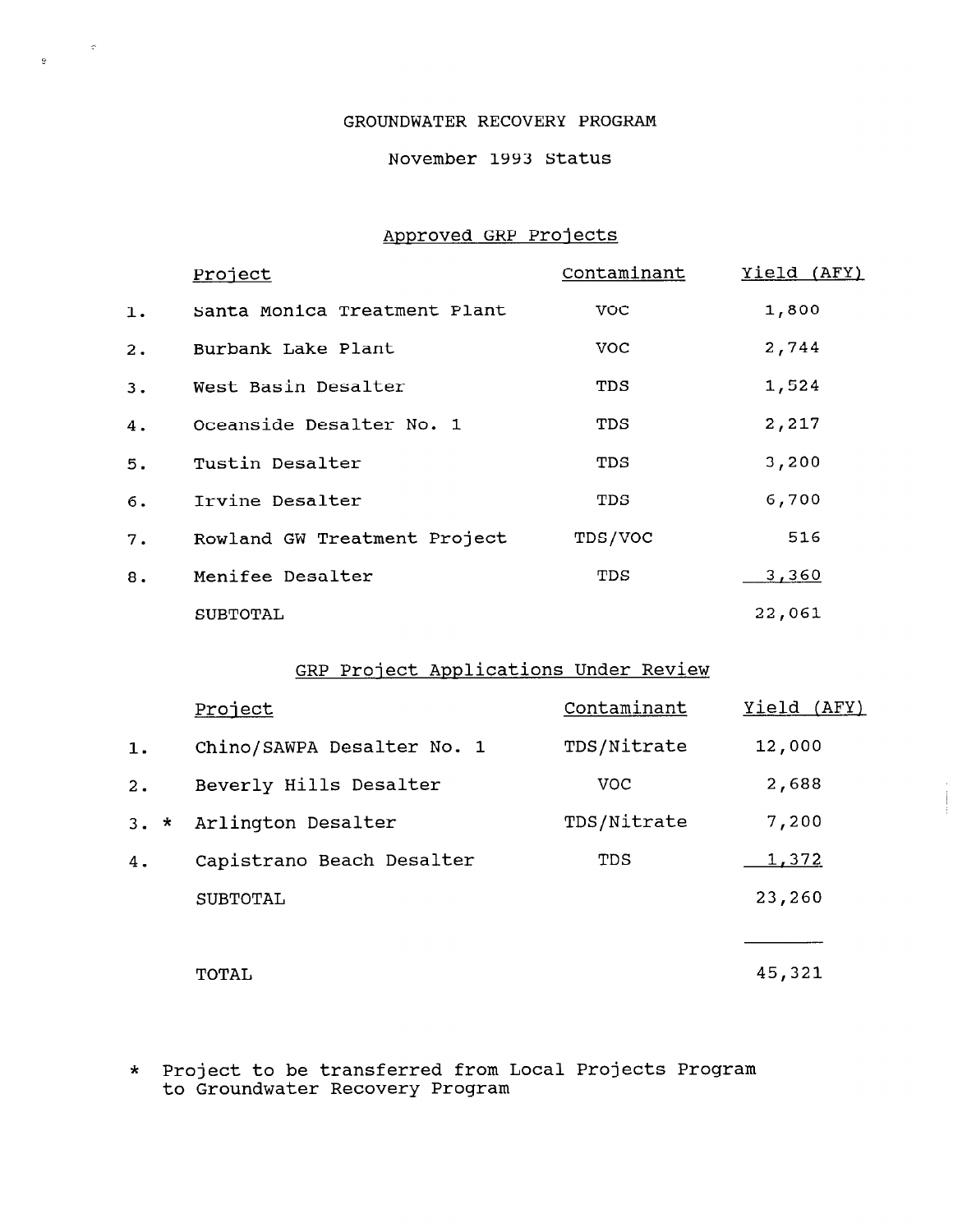## Board of Directors -2- November 23, 1993

contribution is marginal, however participation provides a needed level of assurance to the city that its groundwater treatment project will not cost more than the alternative of buying water from Metropolitan. Additionally, some groundwater recovery is occurring without participation in the GRP, such as in South Gate and Pomona, where the project unit costs are lower than Metropolitan's water rate. Staff is proactively working with member agencies to ensure that the program is fully considered in their project planning.

We have now entered the operational stage of GRP and are seeking to improve our administrative procedures as we gain experience. For example, although a significant effort was made to develop a standard GRP agreement, we anticipate improving it based upon feed-back from participating agencies.

Overall, the program is increasing regional water supply reliability. As an adjunct benefit, GRP is facilitating containment and clean-up of contaminated groundwater plumes within Southern California.

#### Board Committee Assignments

This letter is referred for information to:

The Water Problems Committee pursuant to Sections 2481(d) and (i) of Metropolitan's Administrative Code granting it authority regarding policies dealing with the sale and delivery of water for various uses, and underground storage of water and the use thereof; and

The Engineering and Operations Committee pursuant to Section 2431(c) of Metropolitan's Administrative Code granting it authority regarding facilities for the production, exchange, sale, storage and treatment of water.

Recommendation

For information only.

JFV:bvf

Attachments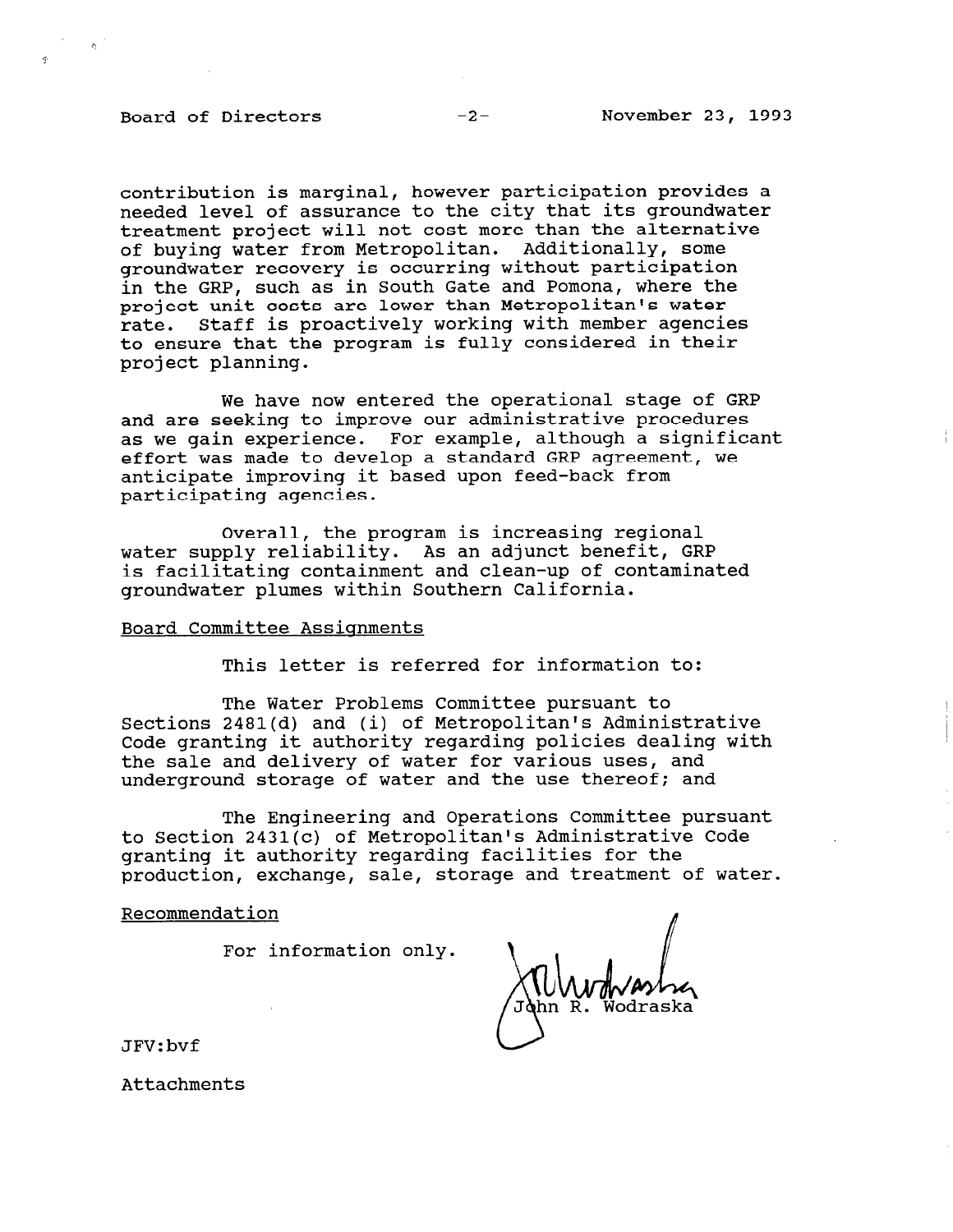# GROUNDWATER RECOVERY PROGRAM **PRODUCTION**



 $\mathcal{L}(\mathcal{A})$